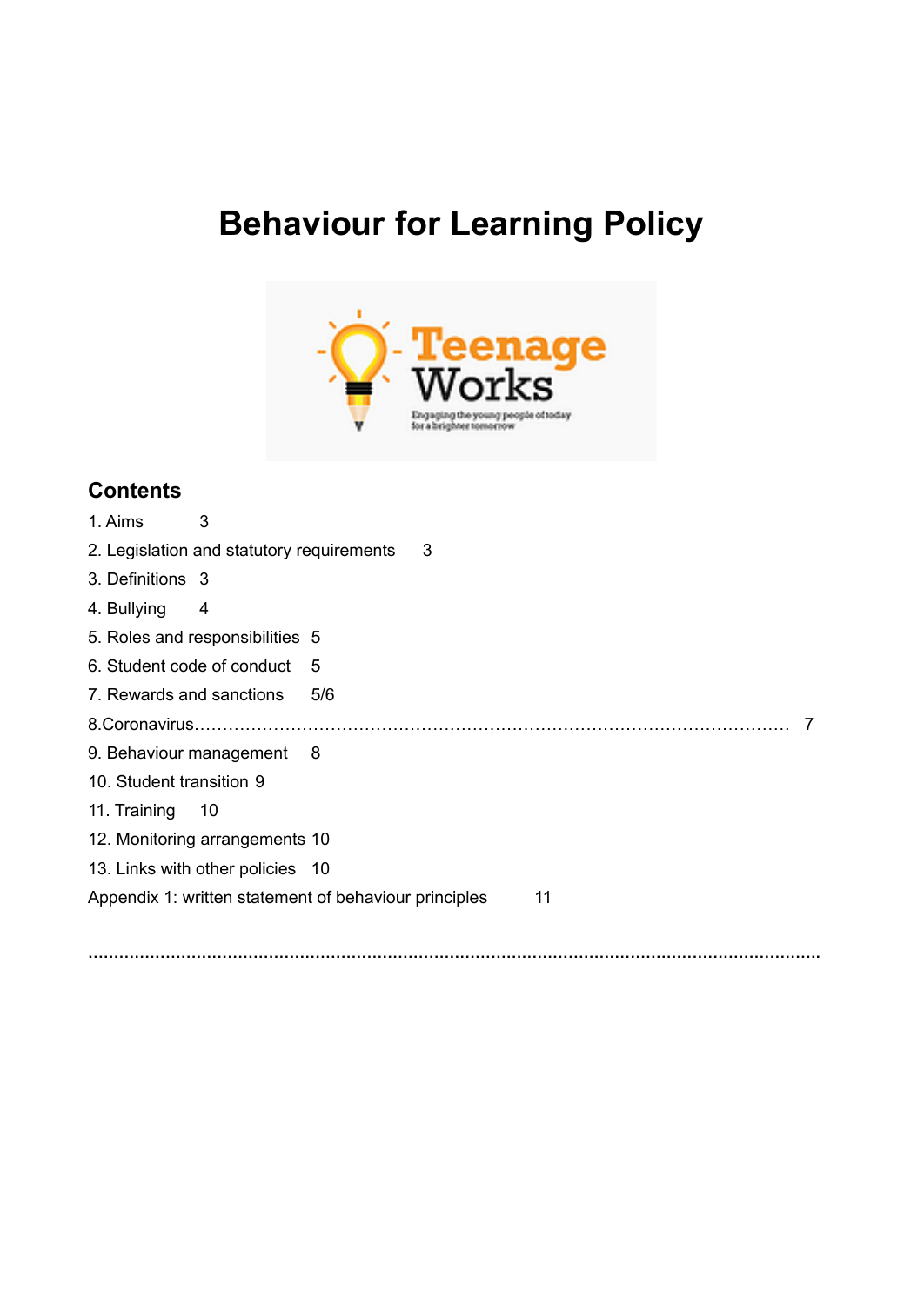### <span id="page-1-0"></span>**1. Aims**

This policy aims to:

- Provide a **consistent approach** to behaviour management
- **Define** what we consider to be unacceptable behaviour, including bullying
- Outline **how students are expected to behave**
- Summarise the **roles and responsibilities** of different people in the school community with regards to behaviour management
- <span id="page-1-1"></span>● Outline our system of **rewards and sanctions**

### **2. Legislation and statutory requirements**

This policy is based on advice from the Department for Education (DfE) on:

- [Behaviour](https://www.gov.uk/government/publications/behaviour-and-discipline-in-schools) and discipline in schools
- Searching, screening and [confiscation](https://www.gov.uk/government/publications/searching-screening-and-confiscation) at school
- The [Equality](https://www.gov.uk/government/publications/equality-act-2010-advice-for-schools) Act 2010
- Use of [reasonable](https://www.gov.uk/government/publications/use-of-reasonable-force-in-schools) force in schools
- **•** [Supporting](https://www.gov.uk/government/publications/supporting-pupils-at-school-with-medical-conditions--3) students with medical conditions at school

It is also based on the special [educational](https://www.gov.uk/government/publications/send-code-of-practice-0-to-25) needs and disability (SEND) code of practice.

In addition, this policy is based on:

- Schedule 1 of the Education [\(Independent](http://www.legislation.gov.uk/uksi/2014/3283/schedule/made) School Standards) Regulations 2014; paragraph 7 outlines a school's duty to safeguard and promote the welfare of children, paragraph 9 requires the school to have a written behaviour policy and paragraph 10 requires the school to have an anti-bullying strategy
- <span id="page-1-2"></span>● DfE [guidance](https://www.gov.uk/guidance/what-academies-free-schools-and-colleges-should-publish-online) explaining that academies should publish their behaviour policy and anti-bullying strategy online

### **3. Definitions**

**Misbehaviour** is defined as:

- Disruption in lessons, in corridors between lessons, and at break and lunchtimes
- Non-completion of classwork or homework
- Poor attitude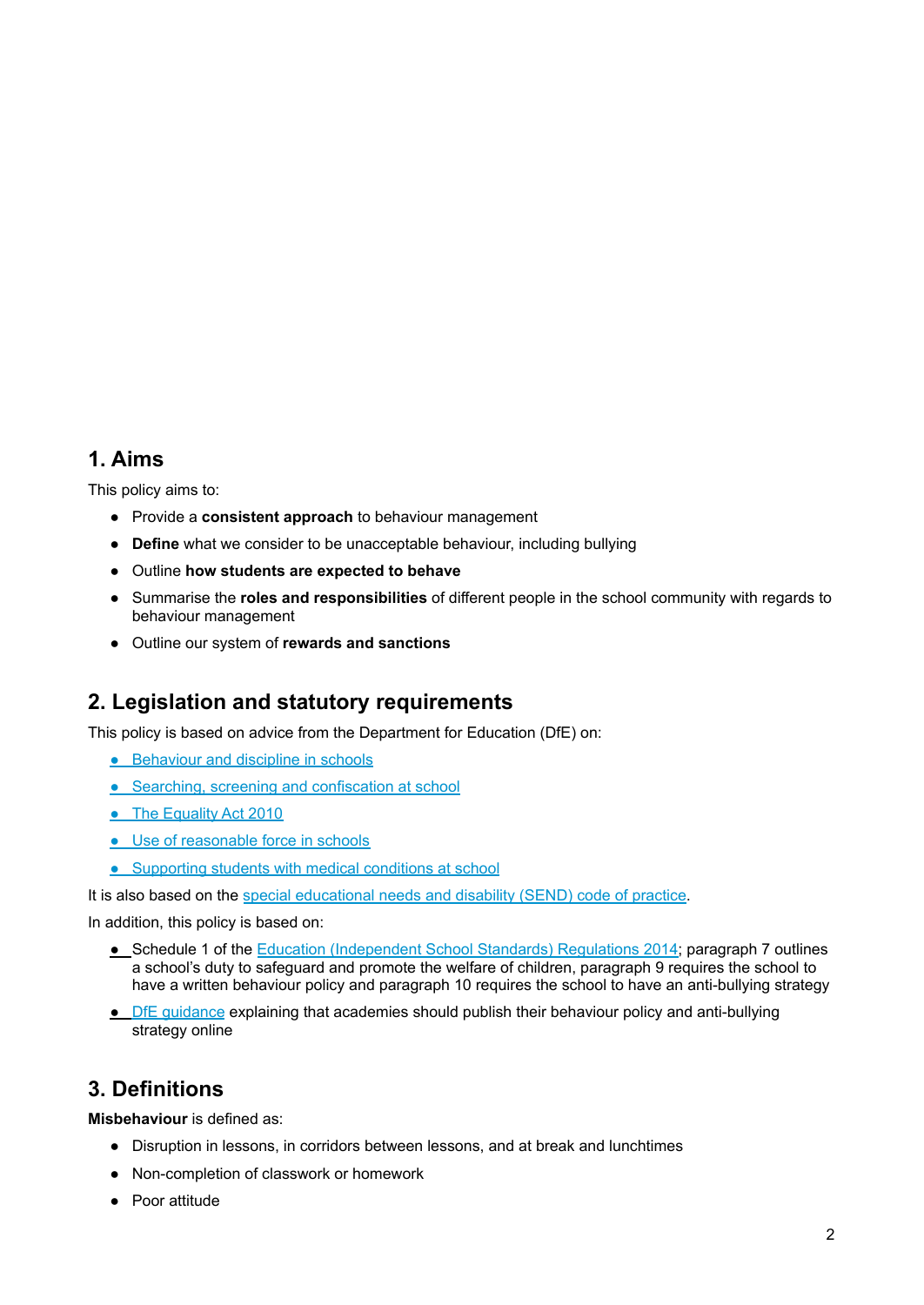● Incorrect uniform

**Serious misbehaviour** is defined as:

- Repeated breaches of the school rules
- Any form of bullying
- Sexual assault, which is any unwanted sexual behaviour that causes humiliation, pain, fear or intimidation
- Vandalism
- Theft
- Fighting
- Smoking
- Racist, sexist, homophobic or discriminatory behaviour
- Possession of any prohibited items. These are:
	- o Knives or weapons
	- o Alcohol
	- o Illegal drugs
	- o Stolen items
	- o Fireworks
	- o Pornographic images
	- o Any article a staff member reasonably suspects has been, or is likely to be, used to commit an offence, or to cause personal injury to, or damage to the property of, any person (including the student)

### <span id="page-2-0"></span>**4. Bullying**

**Bullying** is defined as the repetitive, intentional harming of one person or group by another person or group, where the relationship involves an imbalance of power.

Bullying is, therefore:

- Deliberately hurtful
- Repeated, often over a period of time
- Difficult to defend against

Bullying can include:

| <b>Type of bullying</b> | <b>Definition</b>                                                              |
|-------------------------|--------------------------------------------------------------------------------|
| Emotional               | Being unfriendly, excluding, tormenting                                        |
| Physical                | Hitting, kicking, pushing, taking another's belongings, any use of<br>violence |
| Racial                  | Racial taunts, graffiti, gestures                                              |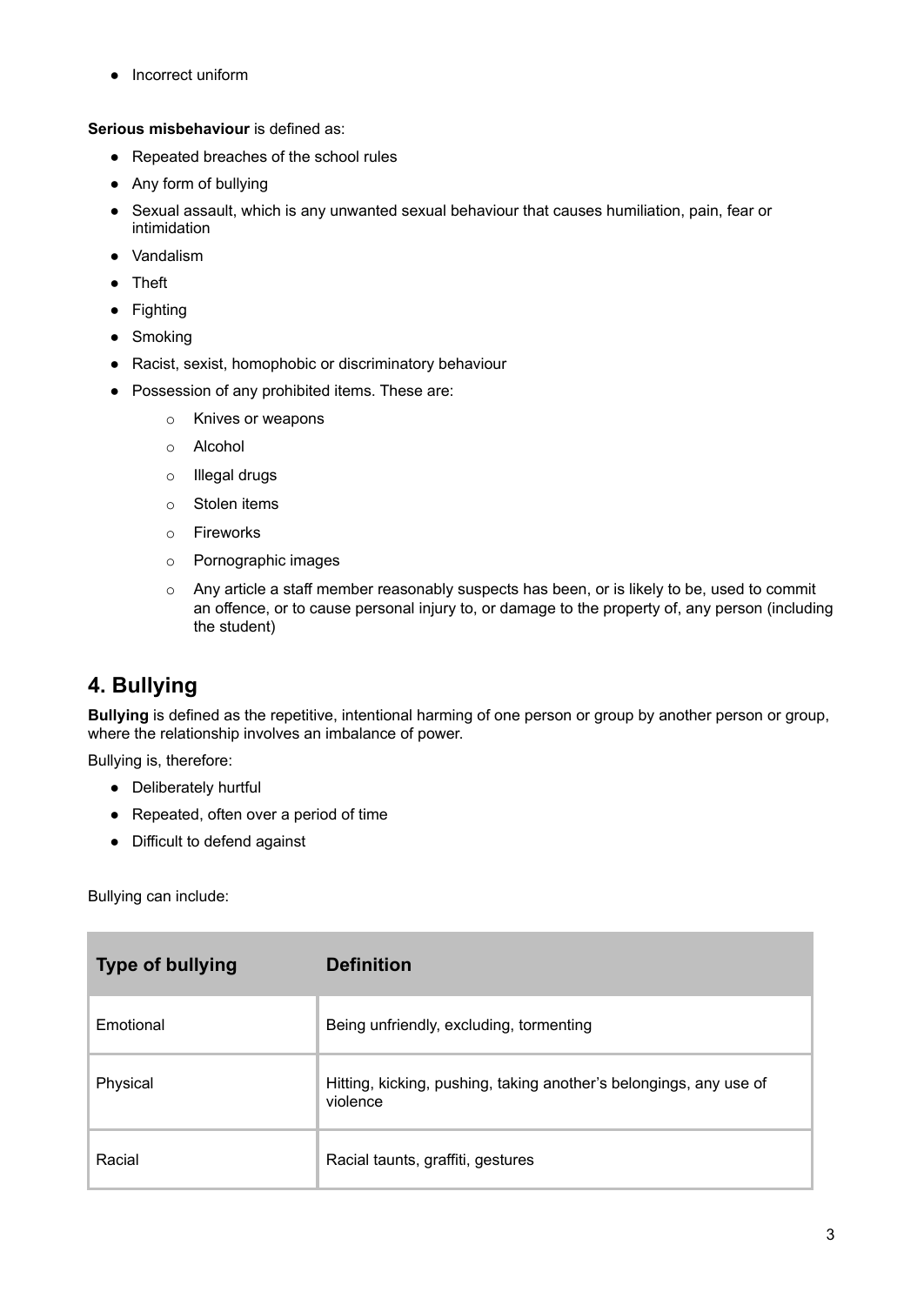| Sexual                    | Explicit sexual remarks, display of sexual material, sexual gestures,<br>unwanted physical attention, comments about sexual reputation or<br>performance, or inappropriate touching |  |
|---------------------------|-------------------------------------------------------------------------------------------------------------------------------------------------------------------------------------|--|
| Direct or indirect verbal | Name-calling, sarcasm, spreading rumours, teasing                                                                                                                                   |  |
| Cyber-bullying            | Bullying that takes place online, such as through social networking<br>sites, messaging apps or gaming sites                                                                        |  |

<span id="page-3-0"></span>Details of our school's approach to preventing and addressing bullying are set out in our anti-bullying policy.. **Anti-bullying Policy.docx**

## **5. Roles and responsibilities**

### **5.1 The governing board**

The governing board is responsible for monitoring this behaviour policy's effectiveness and holding the director to account for its implementation.

### **5.2 The Director**

The director is responsible for reviewing and approving this behaviour policy.

The director will ensure that the school environment encourages positive behaviour and that staff deal effectively with poor behaviour, and will monitor how staff implement this policy to ensure rewards and sanctions are applied consistently.

### **5.3 Staff**

Staff are responsible for:

- Implementing the behaviour policy consistently
- Modelling positive behaviour
- Providing a personalised approach to the specific behavioural needs of particular students
- Recording behaviour incidents (see appendix 3 for a behaviour log)

The senior leadership team will support staff in responding to behaviour incidents.

### **5.4 Parents**

Parents are expected to:

- Support their child in adhering to the student code of conduct
- Inform the school of any changes in circumstances that may affect their child's behaviour
- <span id="page-3-1"></span>● Discuss any behavioural concerns with the class teacher promptly

### **6. Student code of conduct**

Students are expected to: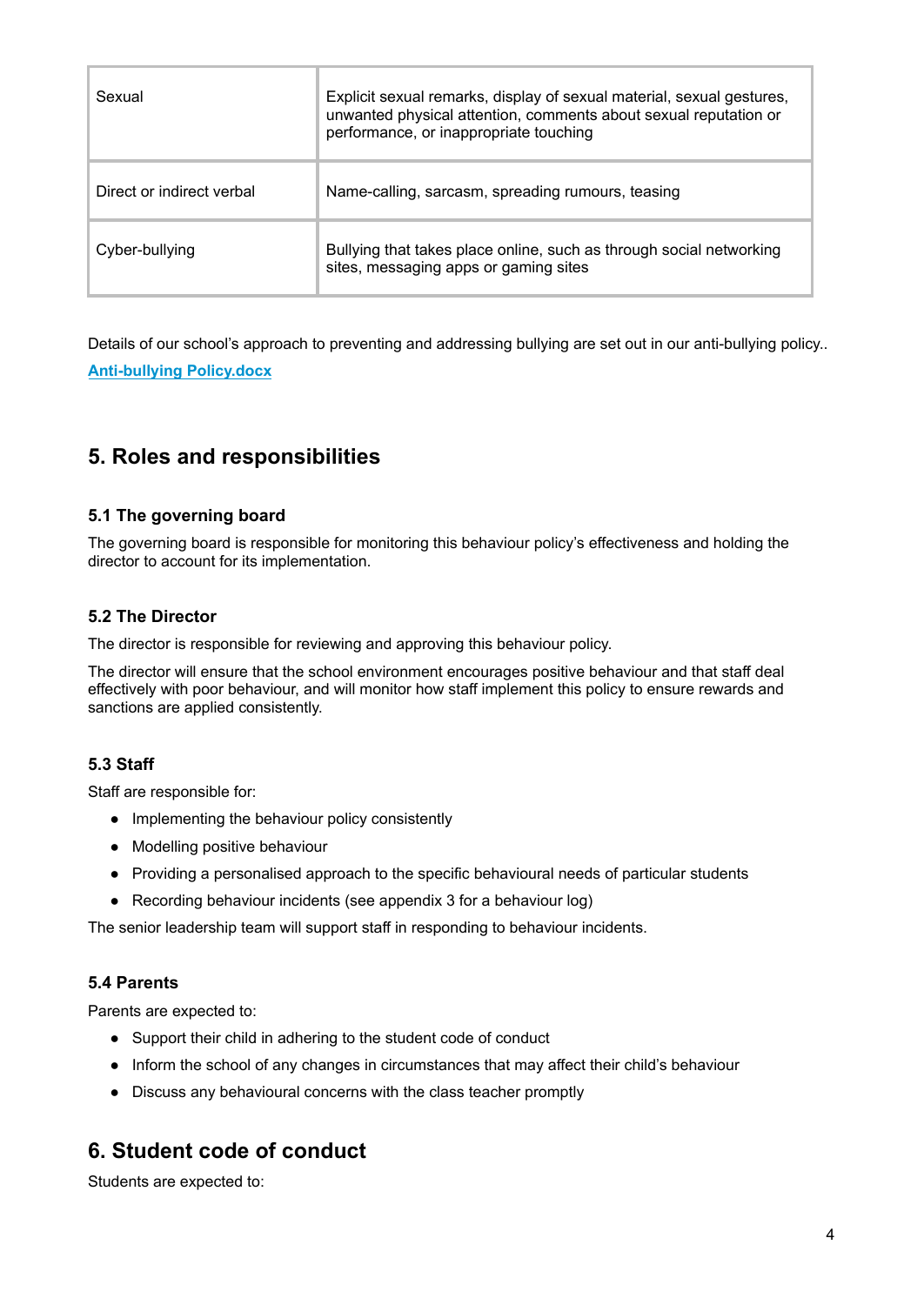- Behave in an orderly and self-controlled way
- Show respect to members of staff and each other
- In class, make it possible for all students to learn
- Move quietly around the school
- Treat the school building and school property with respect
- Wear the correct uniform at all times
- Accept sanctions when given
- Refrain from behaving in a way that brings the school into disrepute, including when outside school
- <span id="page-4-0"></span>● Follow COVID 19 related rules in school

### **7. Rewards and sanctions**

### **7.1 List of rewards and sanctions**

#### **Rewards:**

Positive behaviour will be rewarded with:

- Personal praise and reward
- Celebrating success in school assemblies
- Displaying student's work classroom, school displays
- Points daily for; attendance, correct uniform, behaviour, progress and for going above and beyond
- Letters or phone calls home to parents
- Half termly reward assembly

The school will also reward students who are stiving to improve performance by rewarding:

- Student of the week
- Half termly Headteacher /Senior Leaders Awards

#### **Sanctions:**

The age needs and abilities of the young person should be considered when applying sanctions. Staff must act reasonably, fairly, consistently, and proportionately when administering a sanction. In some cases staff will need to evaluate the risks or special circumstances when administering a sanction. The school may use one or more of the following sanctions for breaches of the schools standards of expected behaviour:

- A verbal reprimand
- Sending the student out of the class
- Expecting work to be completed at break or lunchtime
- Detention at break or lunchtime, or after school
- Referring the student to a senior member of staff
- Letters or phone calls home to parents
- Agreeing a behaviour contract
- Change to the timetable
- Offsite ban

### **7.2 Off-site behaviour**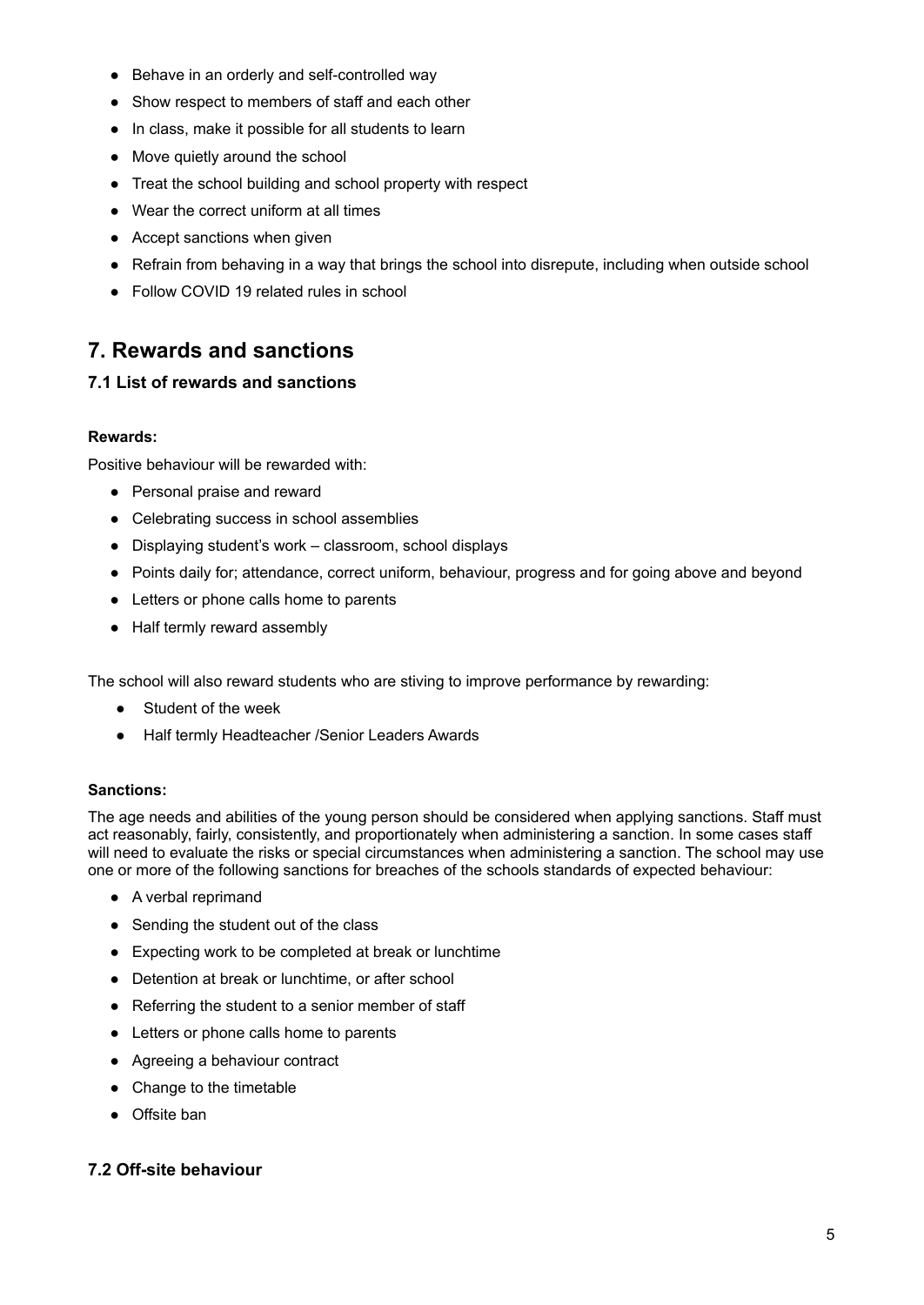Sanctions mav be applied where a student has misbehaved off-site when representing the school, such as on a school trip or on the way to or from school.

### **7.3 Malicious allegations**

Where a student makes an accusation against a member of staff and that accusation is shown to have been malicious, the director will discipline the student in accordance with this policy.

Please refer to our safeguarding policy/statement of procedures for dealing with allegations of abuse against staff for more information on responding to allegations of abuse.

The director will also consider the pastoral needs of staff accused of misconduct.

### **8. Coronavirus**

When pupils are in school, we expect them to follow all of the rules set out below to keep themselves and the rest of the school community safe.

Staff will be familiar with these rules and make sure they are followed consistently.

#### **8.**1 **Rules**

Parents should also read the rules and ensure that their children follow the new procedures that have been put in place. Parents should contact Melanie Entwistle DSL if they think their child might not be able to comply with some or all of the rules, so we can consider alternative arrangements with them and support them to integrate back into school life.

- Arrive to school on time at the students designated start time
- Wash hands or sanitise hands on entering the building and changing lessons
- Where possible remain two meters away from other students and staff
- If a student is Sneezing or coughing, they are to use tissues and dispose in a lidded bin immediately ('catch it, bin it, kill it') and avoiding touching their mouth, nose and eyes with hands
- Tell an adult if they are experiencing symptoms of coronavirus
- If areas appear busy stop and wait before entering area
- Do Not to cough or spit at or towards any other person
- Expectations for attendance the latest [government](https://www.gov.uk/government/publications/actions-for-schools-during-the-coronavirus-outbreak/guidance-for-full-opening-schools) guidance says attendance will be mandatory from September.
- If your child is unwell this is to be reported to school at the earliest opportunity.
- If your child is experiencing Coronavirus symptoms a test should be arranged, Teenage works can assist with this.
- Parents should update school with progress of test results to assist with track and trace contact-tracing.phe.gov.uk/

### **8.2 Remote learning rules**

If pupils are not in school, we expect them to follow all of the rules set out below.

Parents should also read the rules and ensure their children follow them. Parents should contact Louise Hodson Head of School if they think their child might not be able to comply with some or all of the rules, so we can consider alternative arrangements with them and support them with their learning.

- Be contactable during required times -
- Complete work to the deadline set by teachers
- Seek help if they need it, from teachers or teaching assistants
- Alert teachers if they're not able to complete work
- Use proper online conduct, such as using appropriate language in messages
- Wear appropriate clothing for virtual lessons

### **8.3 Sanctions for not following rules**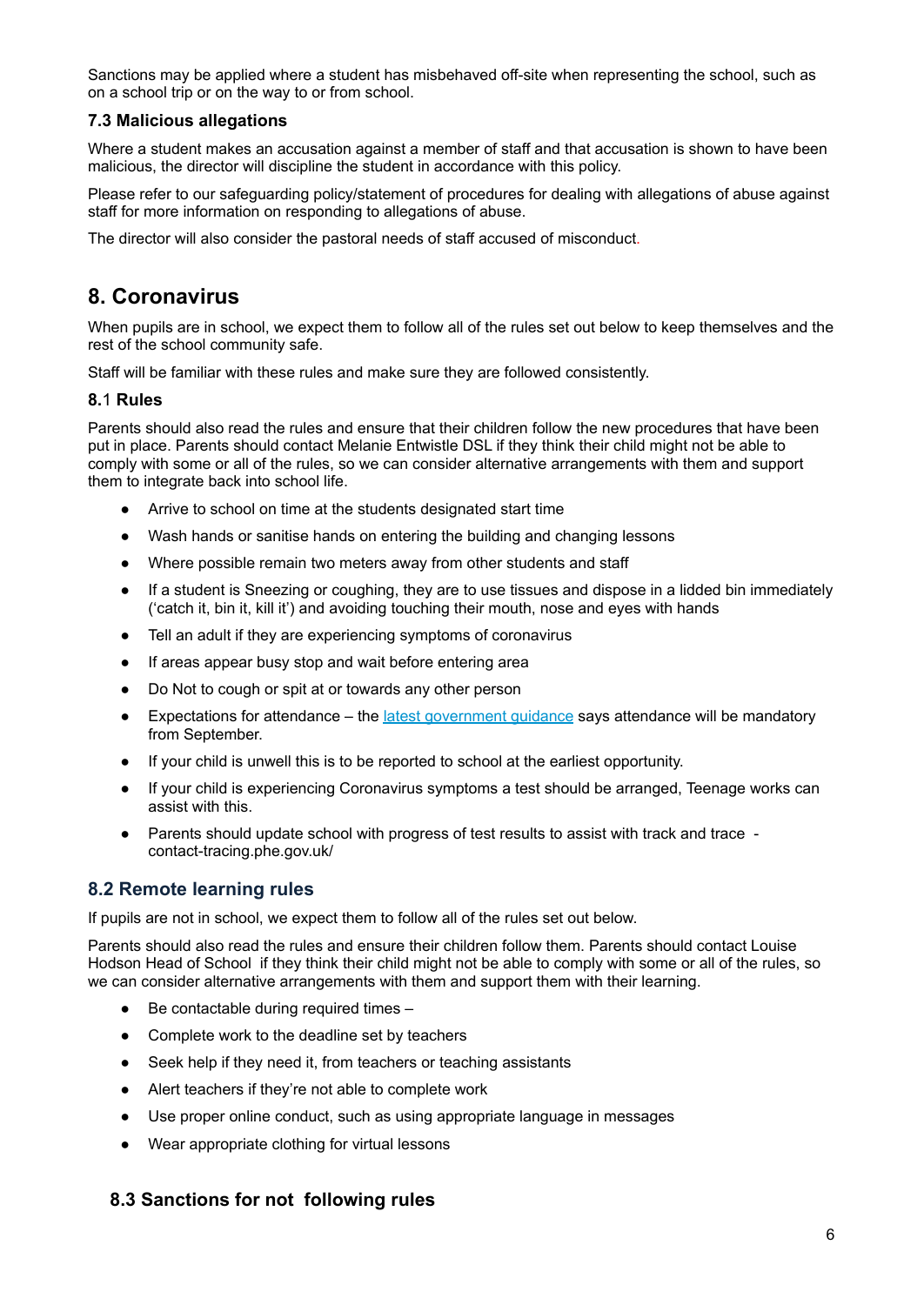- To help encourage pupils to follow the above rules, we will:
- Remind our students of safe behaviour
- Prompt Students to sanitise and wash hands
- Praise when rules are followed
- All staff are responsible to remind, prompt and encourage students to follow the rules However, if pupils fail to follow these rules, we will:
- Give verbal warnings
- making calls home
- internal exclusions
- **Exclusion**
- We do recognise this a very difficult time and to change the way we function is extremely difficult

however this is imperative to minimise risk to all our pupils, staff and there wider family's, staff will assess the severity and all information around the breaking of rules to decide what action is taken.

### **9. Behaviour management**

#### **9.1 Classroom management**

Teaching and support staff are responsible for setting the tone and context for positive behaviour within the classroom.

They will:

- Create and maintain a stimulating environment that encourages students to be engaged
- Display the student code of conduct or their own classroom rules
- Develop a positive relationship with students, which may include:
- Greeting students in the morning/at the start of lessons
- Establishing clear routines
- Communicating expectations of behaviour in ways other than verbally
- Highlighting and promoting good behaviour
- Concluding the day positively and starting the next day afresh
- Having a plan for dealing with low-level disruption
- Using positive reinforcement
- Pupils can have time out in the reflection room if they are unable to engage in lessons

### **Behaviour for Learning Support (BLS)**

At Teenage Works, we have a behaviour for learning team who are available through out the day. We understand that some of our students may need some time out of lessons. Staff offer pastoral intervention when required alongside crisis management with the aim of supporting the student's so that they are able to access learning and make positive behaviour choices.

All staff are expected to follow the escalation route when dealing with behaviour incidents as follows:

- Staff member to address the issue themselves and give an appropriate sanction, record on SIMS the action and whether it has been completed.
- If the issue has not been resolved, escalate to the behaviour leads. Behaviour Leads to intervene and document on SIMS the action and whether the incident has been resolved or not. Behaviour leads review SIMS throughout the day and are available it breaks and dinners to support staff with sanctions if needed.
- If the issue is left unresolved the behaviour lead are to escalate to the Senior Leadership Team.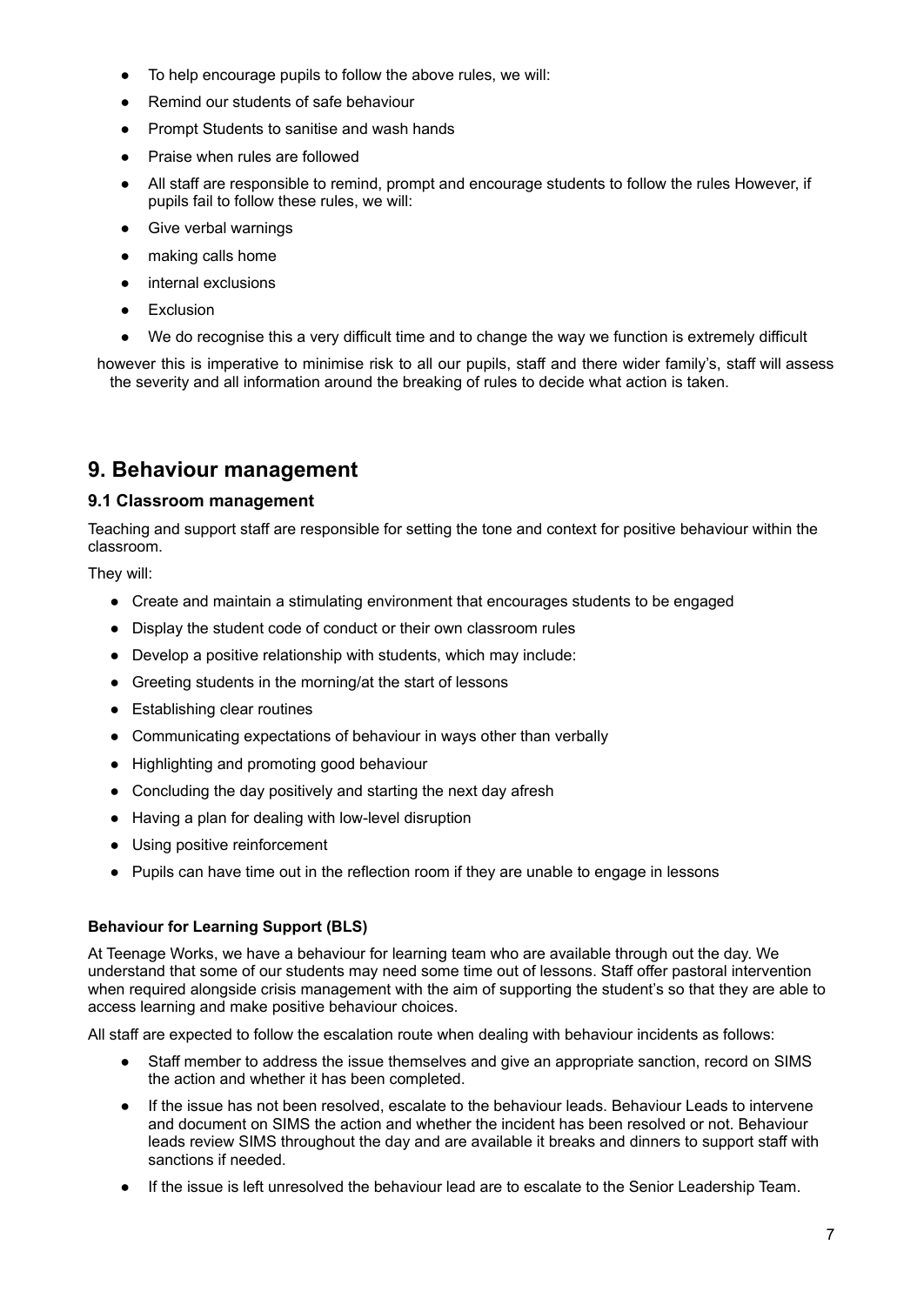#### **Behaviour for Learning Approach**

At Teenage Works we staff are to use strategies/interventions that are in pupils support plans to address low level disruption and to encourage pupils to remain on task. Staff are to give choices, and time for the young person to engage. If student is unable to engage a consequence will be given at an appropriate time for the teacher.

### **9.2 Physical restraint**

In some circumstances, staff may use reasonable force to restrain a student to prevent them:

- Causing disorder
- Hurting themselves or others
- Damaging property

Incidents of physical restraint must:

- **Always be used as a last resort**
- Be applied using the minimum amount of force and for the minimum amount of time possible
- Be used in a way that maintains the safety and dignity of all concerned
- Never be used as a form of punishment
- Be recorded and reported to parents (see appendix 3 for a behaviour log)

### **9.3 Confiscation**

**Any prohibited items (listed in section 3) found in students' possession will be confiscated.** These items will not be returned to students.

We will also confiscate any item which is harmful or detrimental to school discipline. These items will be returned to students after discussion with senior leaders and parents, if appropriate.

Searching and screening students is conducted in line with the DfE's latest guidance on [searching,](https://www.gov.uk/government/publications/searching-screening-and-confiscation) screening and [confiscation.](https://www.gov.uk/government/publications/searching-screening-and-confiscation)

### 9.4 **Student support**

The school recognises its legal duty under the Equality Act 2010 to prevent students with a protected characteristic from being at a disadvantage. Consequently, our approach to challenging behaviour may be differentiated to cater to the needs of the student.

The school will work closely with the special educational needs co-ordinator of the students on role school and will evaluate a student who exhibits challenging behaviour to determine whether they have any underlying needs that are not currently being met.

Where necessary, support and advice will also be sought from specialist teachers, an educational psychologist, medical practitioners and/or others, to identify or support specific needs.

When acute needs are identified in a student, we will liaise with external agencies and plan support programmes for that child. We will work with parents to create the plan and review it on a regular basis.

### **10. Student transition**

To ensure behaviour is continually monitored and the right support is in place, information related to student behaviour issues may be transferred to relevant staff at the start of the term or year. Information on behaviour issues may also be shared with new settings for those students transferring to other schools.

### **11. Training**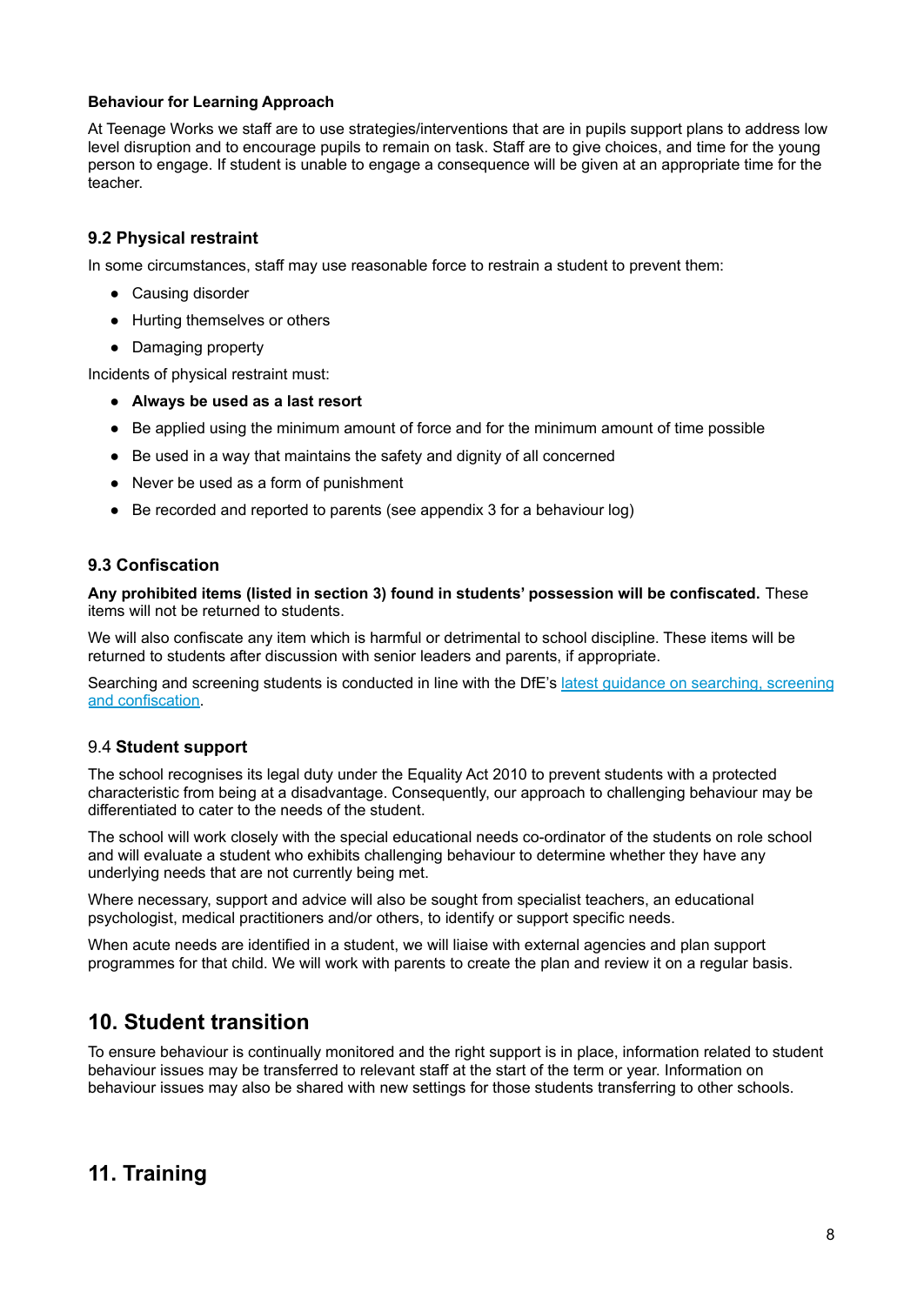Our staff are provided with training on managing behaviour as part of their induction process.

Behaviour management will also form part of continuing professional development.

A staff training log can be found in appendix 2.

### **12. Monitoring arrangements**

This behaviour policy will be reviewed by Zena Bruder/Debbie Shaw at each review, the policy will be approved by the Louise Hodson.

# **13. Links with other policies**

This behaviour policy is linked to the following policies:

- Safeguarding policy
- Anti-bullying policy
- Peer on Peer abuse policy